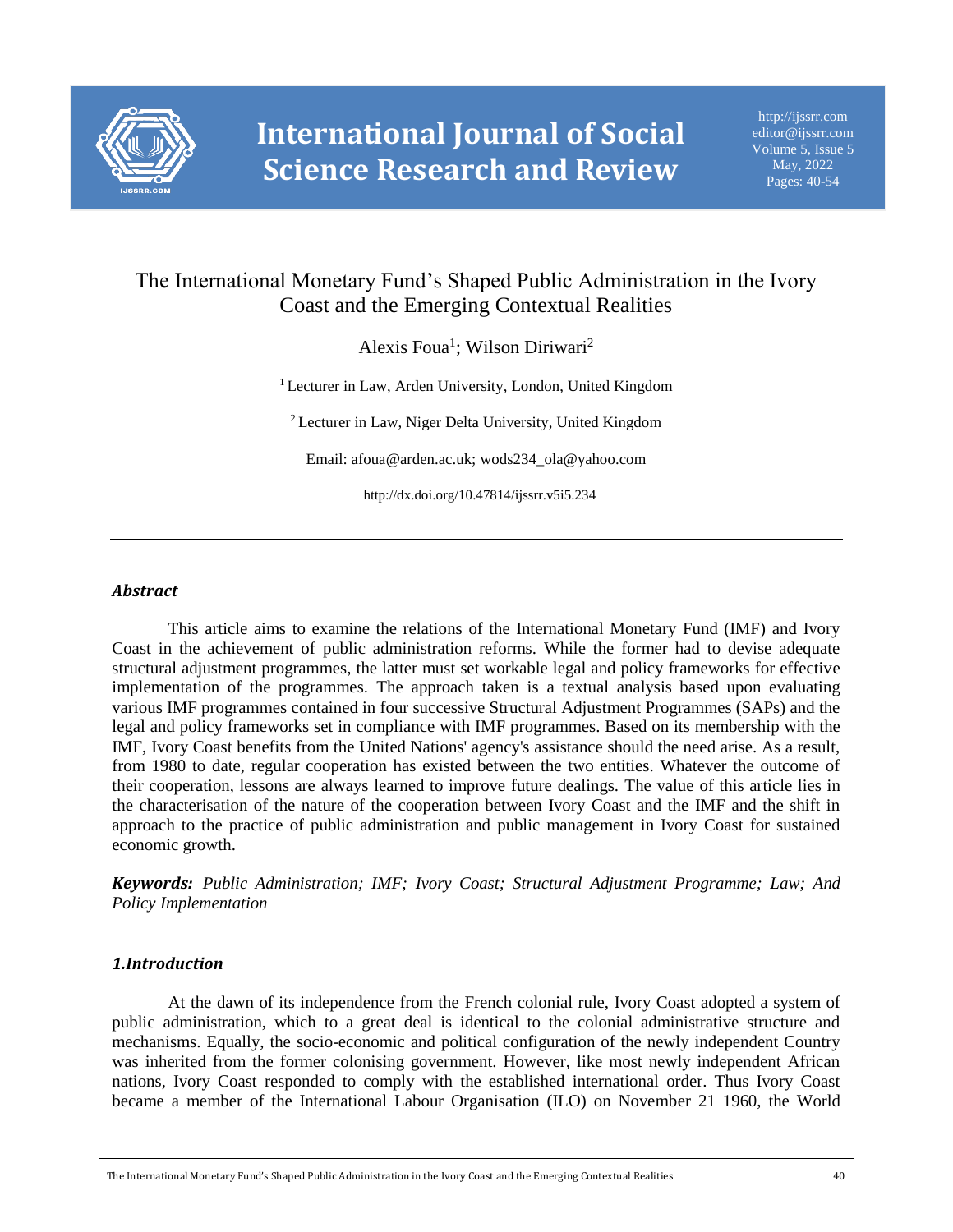

Bank, and the International Monetary Funds (IMF).To meet the expectations attendant upon its new status not only as a sovereign nation but also as an actor in the international community, the Ivory government endeavoured to enact laws and policies that would be implemented with the view to attaining socioeconomic stability underpinned by a strategy of well-equipping civil servants and economic actors. While the Country's development goals were under the IMF's scrutiny, the government did not resort to the technical assistance of the Funds until the early 1980s' Indeed, the first two decades of the postindependence Ivory Coast were successful in terms of economic growth and social stability. This specific era, known as the Ivorian economic miracle, did not require the authorities to seek external interventions.

The apparent economic success and social stability of the Ivory Coast in the West African subregion has attracted foreign workers and other migrants (Chauveau and Richards,2008). The massive exodus of migrants and movements of the working-age population from rural areas to urban areas put a strain on the few resources and developing infrastructures. Moreover, the lack of a proper development plan and the acute state of mismanagement of public funds led the Country into a lingering economic crisis known as *conjuncture* in the 1980s (U.S. Library of Congress, 2008). The nature of the problem in the public administration and public management gave rise to a new approach to the relation of Ivory Coast with the IMF. The need to bring in reforms to reignite Ivory Coast's economic growth and social stability became a matter of urgency for both the IMF and government authorities. A comprehensive approach to thwarting such a crisis was possible in an agreed framework defining a series of programmes to be implemented by Ivory Coast. However, the IMF programmes on public administration and public management appear to be stringent for a country; the aims and objectives for taking such measures remain optimistic on the Country's economic outlook. This article attempts to define the nature, scope, and impact of IMF programmes in the Ivory Coast.

Moreover, this article seeks to critically evaluate the impact of IMF programmes on public administration and public management reforms in the Ivory Coast. As the IMF's programmes are in essence intended to trigger a paradigm shift in the country approach to the practice of public administration as well as the improvement Ivory Coast's economic performance, this article also seeks to analyse the aims of the specific programmes set for the Country and the extent to which they were met in practice. Given the stringent nature of most IMF programmes, chiefly in the context of the Structural Adjustment Programmes (SAPs), this article attempts to identify lessons for both the IMF and Ivory Coast from the experience of cooperation.

# *2.The Practice of Public Administration in Ivory Coast: Concept and Context*

# *2.1 Conceptualising Public Administration*

The concept of public administration is defined as implementing government policies (White, 1955). It is also considered the academic discipline that studies this implementation and prepares civil servants to work in the public service (Scott & Marshall, 2009). This conceptual approach makes grasping how government policies are implemented crucial in delivering good public service. From a practical perspective, public administration is to be exercised in a framework that allows the executive branch of the government to devise the best approach to political and socio-economic issues.

Moreover, civil servants indeed need to be up to the standards required for the efficient practice of public administration regarding the academic aspect. In that respect, Cooper et al. rightly observe that 'government employees need to have managerial discretion and flexibility to make quick and informed decisions on various issues affecting the public. At the same time, our system requires political accountability; citizens must monitor their government and feel assured that elected and unelected officials perform their jobs adequately. Ideally, citizens keep an eye on the government, make a judgment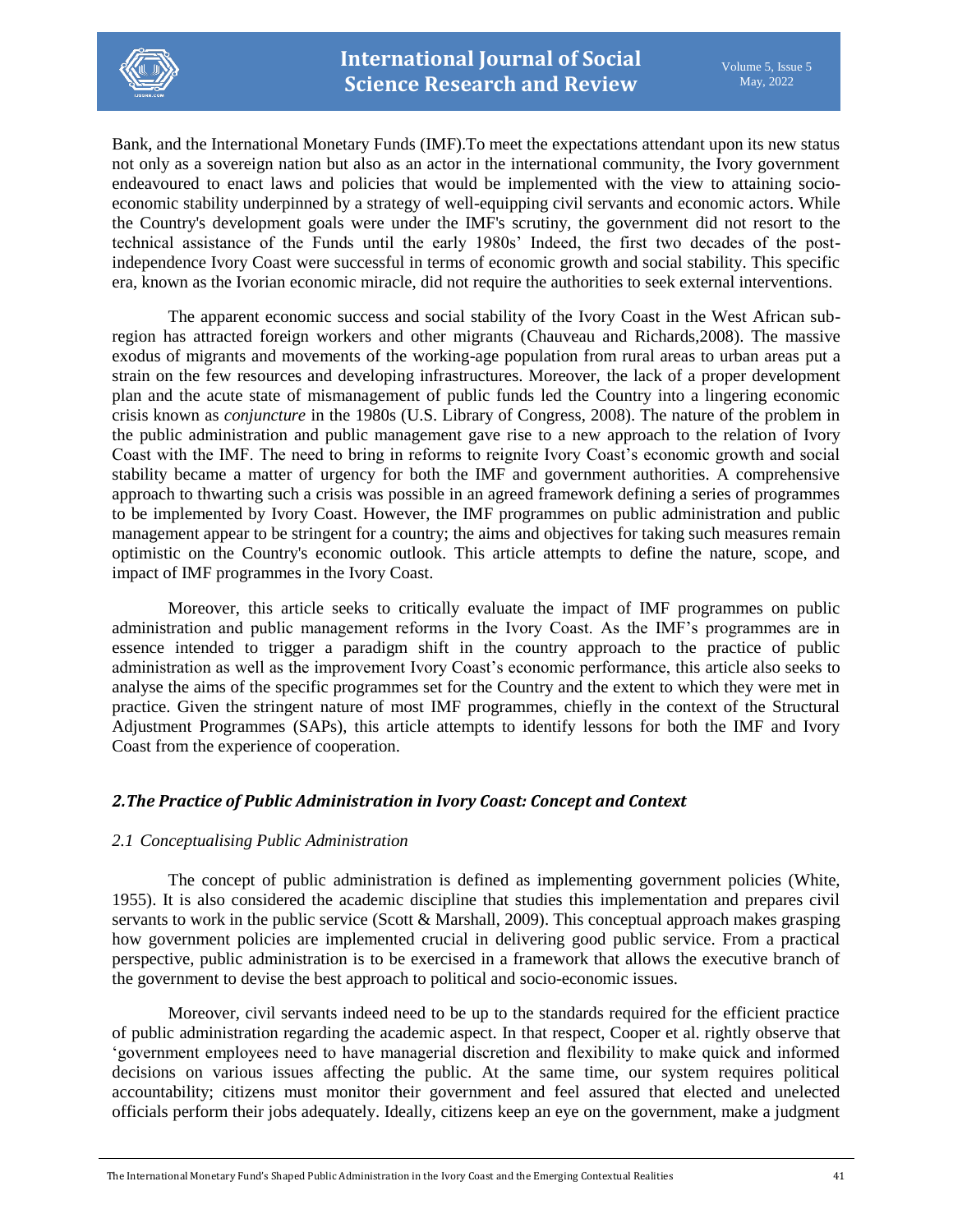

about government performance, and adjust their preferred level of bureaucratic discretion accordingly' (Cooper et al., 2008). This observation entails the practical aspect of public administration as a whole. It emphasises the necessity of having capable civil servants in the running of public services and the need to establish a culture of good governance. It appears, therefore, that good governance, including accountability redistribution of wealth, remains the backbone of public administration.

The globalisation narrative seems to create an effect of mimetics whereby every Country meets specific international standards. In that vein, Chang (2005) observes that: 'with the recent advance in globalisation; it has become popular to argue that countries need to adopt a certain set of institutions that meet the ''global standards'' to survive in the new, borderless world'.

While this eagerness might not be intense among industrialised nations because they have met or neared to meet these standards, the developing countries vigorously compete to meet those standards. Moreover, they tend to be active at every stage of globalisation. Chigara (2007) argues that: 'latecomers' involvement in the ILO objective of authoritatively updating the International Labour Code gave them coeditorial control over the whole of the labour code so that the result could be said to be an International Labour Code that has been both co-authored and approved by all the four regions of the world through their representation in the Working Party.' However, many countries that aspire to a specific international standard often fall short of observing fundamental societal values. Values such as transparency, the protection of human rights in general (UDHR, 1948), and the protection of women and children's rights, in particular, are scarce in most traditional communities. Yet, they are part of the global community (Ine, 2013). Crawford (2015) notes that: 'Transparency is a key feature of a human rights-based approach to development. Transparency reflects both intrinsic and instrumental human rights values. Citizens' insight and oversight regarding issues of public concern are important intrinsic values, enabling people to make informed and autonomous choices and live meaningful lives.' This leads to the ideal approach to a country's public administration and public management.

The experience of the cooperation of the IMF and its member countries demonstrates that an institution plays the surveillance role to guarantee the delivery of good public administration to the population at the international level. Suppose a country is in a crisis or needs financial and technical assistance from the IMF and as a condition for responding to the particular request. In that case, the government has to reform its public administration; such a country must strictly comply. Suppose the IMF's structural adjustment programmes are often regarded as damaging for the population. The substrate of definitions of an interested public is the continued presence of common, public goods. Whether the services are rescue services, electricity, sewage, or other necessary aspects of maintaining life, the administrator's job is to "keep the lights on" in the early stages of a crisis. The first task of public administrators during times of crisis is the maintenance of public goods and the provision of services. The reflection on the recent history of natural disasters is needed to acknowledge the importance of basic goods provision to the maintenance of public (Jordan, 2008).'

# *2.2 Public Administration in the Ivory Coast Context*

The Ivory Coast has inherited its public administration and the relevant practices from the French colonial administration (Woods, 1988). The policies emanated from the government agencies in the oneparty political system (Zolberg, 1969). Obviously, at the independence of the Country, political pluralism was allowed (Zolberg, 1969). However, an 'arrangement' was made to function in a one-party system. In other words, the Ivorian Constitution has never denied political pluralism, but in practice, *monopartism* operated until 1990 (Djezou, 2014). This aspect of administering public affairs is significant because it gives leeway to the only party in power to run the Country unopposed. Therefore, in terms of law and policy-making, there is impliedly no cross-party examination and possibly no vetting of specific policies that could appear inadequate in a given context.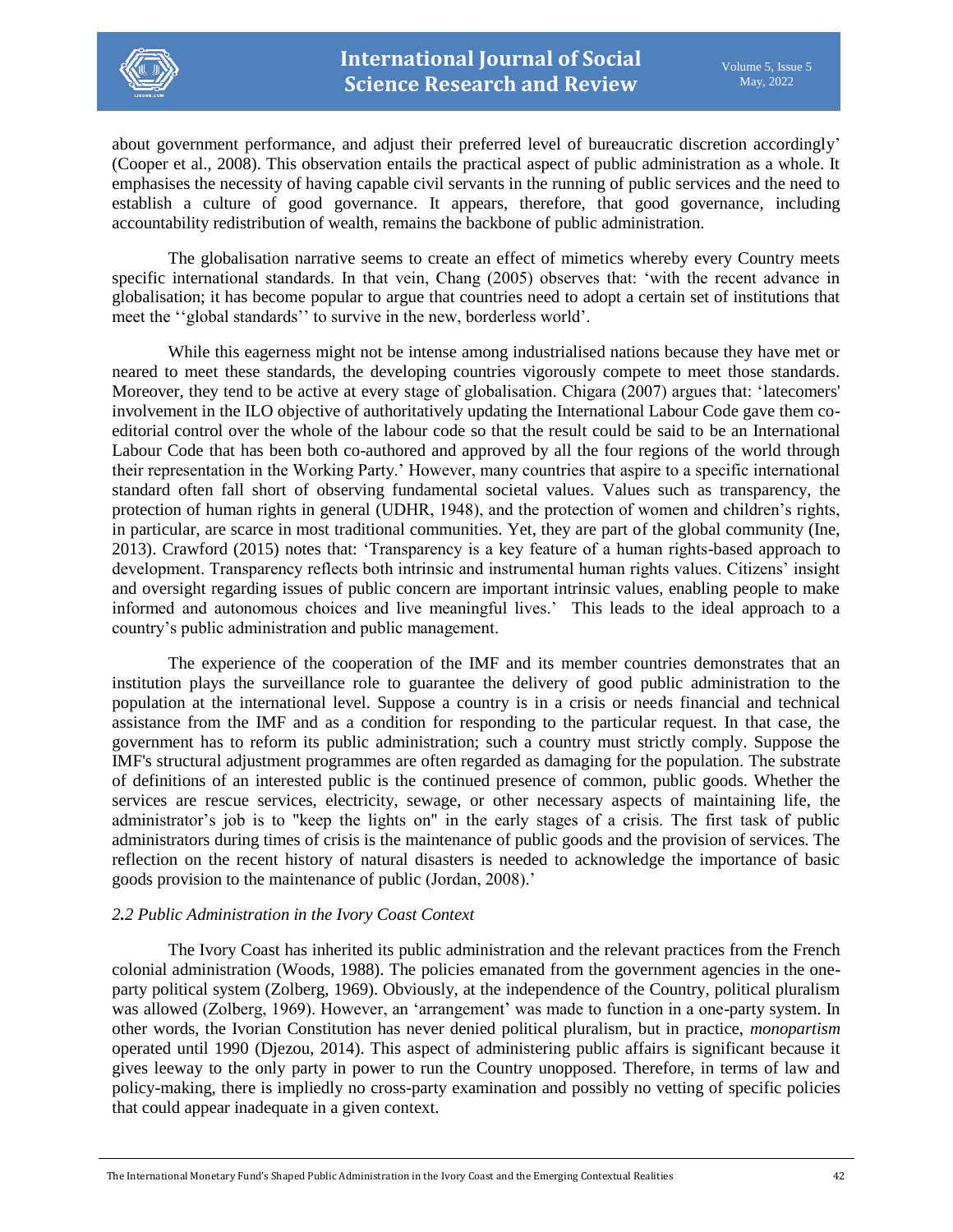

Ivory Coast endeavoured to set legal and institutional frameworks for economic and social stability from the outset. The Republic of Cote d'Ivoire (The Ivory Coast), created by the 1960 Constitution, was led by a solid and centralised government, independent judiciary, and national legislature. The legal system is based on civil and customary law. Since November 08 2016, the Country has had a new constitution ratified using a popular referendum**.** The administration is stratified so that the Executive branch headed by the republic's president holds enough power to exercise his duty as head of state and as commander in chief of the armed forces. The second major branch of the administration is the judiciary, represented by the Supreme Court that oversees all aspects of Ivory Coast's judicial system, including the court of appeal and local tribunals. The Constitutional Council in charge of determining presidential candidates' eligibility and the legality and conformity of laws enacted by the National Assembly or the treaties domesticated by Ivory Coast is also part of the Supreme Court.

Regarding public administration, Ivory Coast devolved the legislative power to the parliament (*l*'*Assemblée Nationale*) to make laws that will subsequently underpin policies and decisions from government agencies. Thus policies and decisions about the implementation of relevant laws, the power rested with government agencies and elected authorities. As public administration is also an academic discipline that studies the implementation of policies and prepares civil servants for public service, Ivory Coast founded the School of National Administration ( Ecole Nationale d' Administration - ENA) in 1960. The school was in charge of preparing elite civil servants who will be well equipped to lead the Country on the path to economic and social progress.

A development strategy was made essentially after Ivory Coast gained independence from France. The policies for transforming the public and private sectors were to be implemented by the authorities' plan to achieve unprecedented economic prosperity and social stability in a subdued environment. The authorities would not have allowed subversive activities from political activists or the population in such a context. It also includes the excellent management of the natural resources, such as the large forested zones in the east, west, and south of the Country and the waters. However, it seems paradoxical; the rationale behind the ban of pluralism perhaps was the authorities' determination to achieve their plan to control the political environment. As to the control of the forested zone, the *Société de Développement des Forets* (SODEFOR) was created to ensure that forestry is well managed and exploited accordingly ( Djezou, 2014).

The achievement of such a goal was facilitated by existing patterns of development policies regarded as a 'blueprint' for guaranteed success in the newly independent Country. Applying the theory of mimetics was an approach adopted by Ivory Coast ( Mazrshall, 2004). As a result, Ivory Coast attained a satisfactory level of economic development. The state of the buoyant economy in the history of postindependence Ivory Coast is known as '*miracle economique.'* As Cohen observes, it became evident that 'the Ivory Coast development strategy is based on the productivity of cash-crop agriculture to support a modern urban industrial sector. This strategy requires cheap agricultural labour to maximise agricultural earnings and a trained workforce to operate and manage the methodology of industrial growth.

The practise of public administration in post-independence Ivory Coast has placed little emphasis on endogenous socio-cultural realities. This is what essentially transpires in the assertion of Amoah (2012) that 'in its evolutionary trajectory, the dominant narrative of public administration tends to assume totalising, universalistic nomothetic posture as they both undermine and ignore other worldviews. In Africa, the upshot has been a public policy that scarcely responds robustly to the continent's 'wicked problems''. Although colonial interventions came from outside the different countries, changes of the autochthonous societies had to be adapted to this model originating from another social system that had had an increasing influence since the beginning of the 20th century. Today, no groups remain which are not influenced by structures of western models. However, 'the transformation of a social system never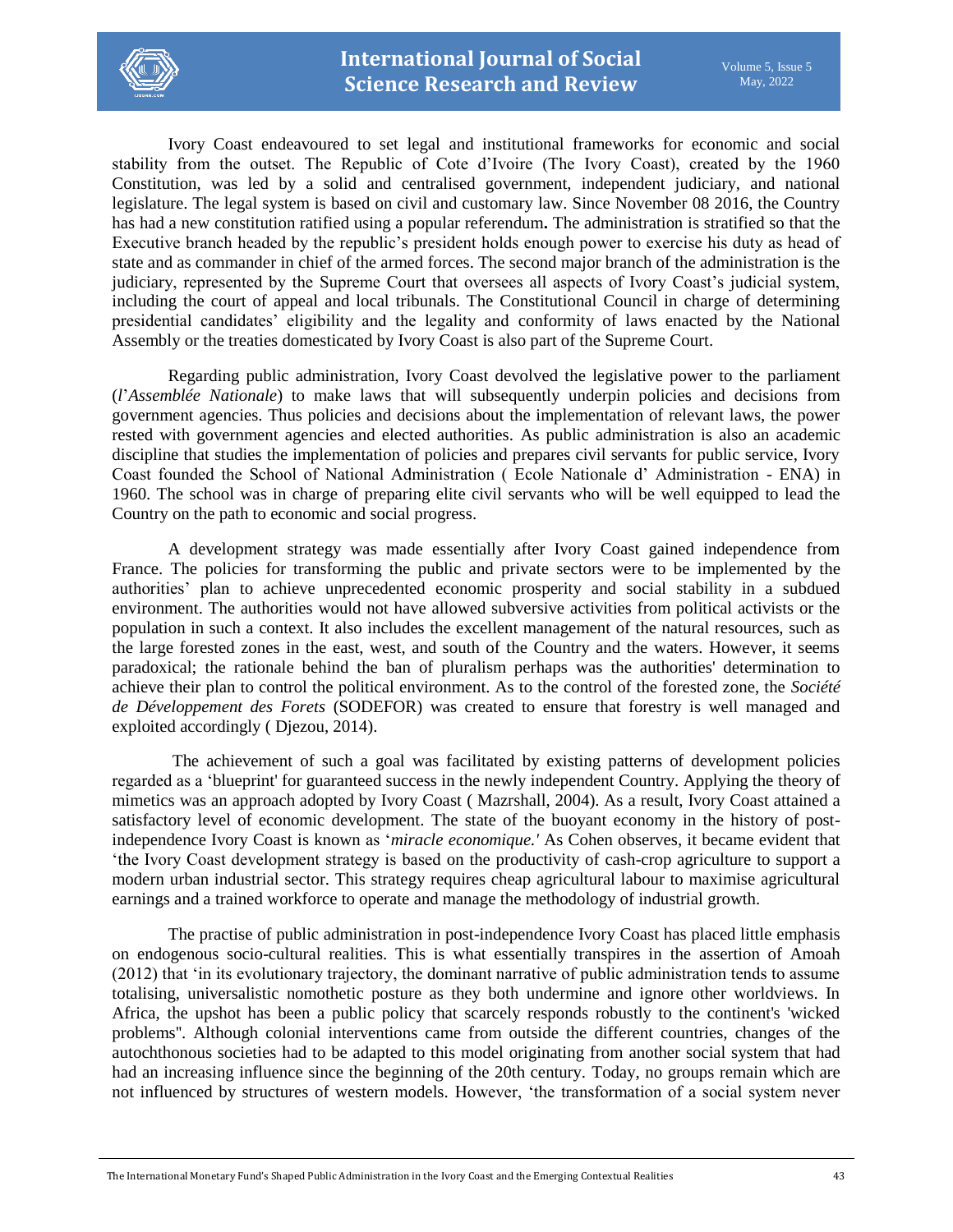

concerns all elements simultaneously: several elements change in the initial phase and force other elements to change until the emergence of another structural model can be observed (Amoah, 2012).

From a practical point of view, given that policies must comply with existing laws, government agencies such as the Ministry of education, the Ministry of agriculture, and the Ministry of social affairs have to strictly follow the letter and the spirit of the legislation from which their policies derived. In a context where the parliament was *unicameral* but also composed of members of one party, **PDCI-RDA**, laws from such parliament were usually made in the personal interests and for the political agenda of the ruling authorities. The Ivory Coast's apparent steady conduct of public affairs and administration lasted almost twenty years, from 1960 to 1980.

#### *3.The Ivory Coast's Public Administration and the IMF Interventionism*

#### *3.1 Public Administration and Governance Issues*

It was admitted by the United Nations that 'international organisations have urged Ivory Coast government to undertake civil service reforms, but the Country's political divides then were so deep that the civil service sector deteriorated severely. Violence plagued the Country, leading to devastating humanitarian consequences. As a result, many former employees of the civil service administration fled the Country. Moreover, the state of the social and legal dilemma in the west and the north led the health and primary education to total collapse (Daddieh, 1988). The United Nations' observation about the state of Ivory Coast's public service is essentially based on the civil war that plagued the country from 2002 to 2010 (BBC NEWS,2011).

The Ivory Coast practice of public administration has yielded prosperity and wealth during the buoyant economic era indicated elsewhere in this article. However, financial crisis and external factors have severely affected the Country's structures. Without blaming the Country's practice of public administration, it appears that the initial choice for development strategy encapsulated in the various public policies has played a crucial role in the predicaments of the West African Country. Certain foundations were identified in the implementation process of government policies to build a strong economy.

While policies were implemented in other areas, the development of the agricultural sector was regarded as the priority, and emphasis is placed on this fact by Sawadogo (1977), a former Ivorian Agriculture Minister. Such an approach was adopted upon the idea that a strong economy would sustain the development of other sectors of the Ivorian society as a whole. Hence, policies were abundant in areas regarded as the foundations of the economy. However, paradoxically, the ratio of active farmers to achieve such a goal was lower than that of civil servants. This indicates that the burden of bureaucracy in Ivorian public administration would eventually impede the attainment of the government's development plans. A brief analysis of the policy implementation in the areas regarded as the economy's foundation is intended to shed light on how gaps and ineffectiveness distort the process so that the practice of public administration before the intervention of the IMF was flawed in Ivory Coast.

With the crisis of the 1980s, Ivory Coast went through significant phases of Structural Adjustment Programmes (SAP). 1981 to 1983 was focused on recovering the financial situation and creating the conditions for economic recovery. The second phase was from 1984 to 1985; SAP was devoted to reducing the fiscal deficit and increasing government revenue. The third phase from 1986 to 1988 was the SAP dedicated to absorbing rising unemployment. The fourth phase from 1990 to 1992, the SAP called;' financial Stabilization', was the most noticeable in the IMF's attempts to put Ivory Coast back on the economic development track (Jarret & Mahieu, 1991).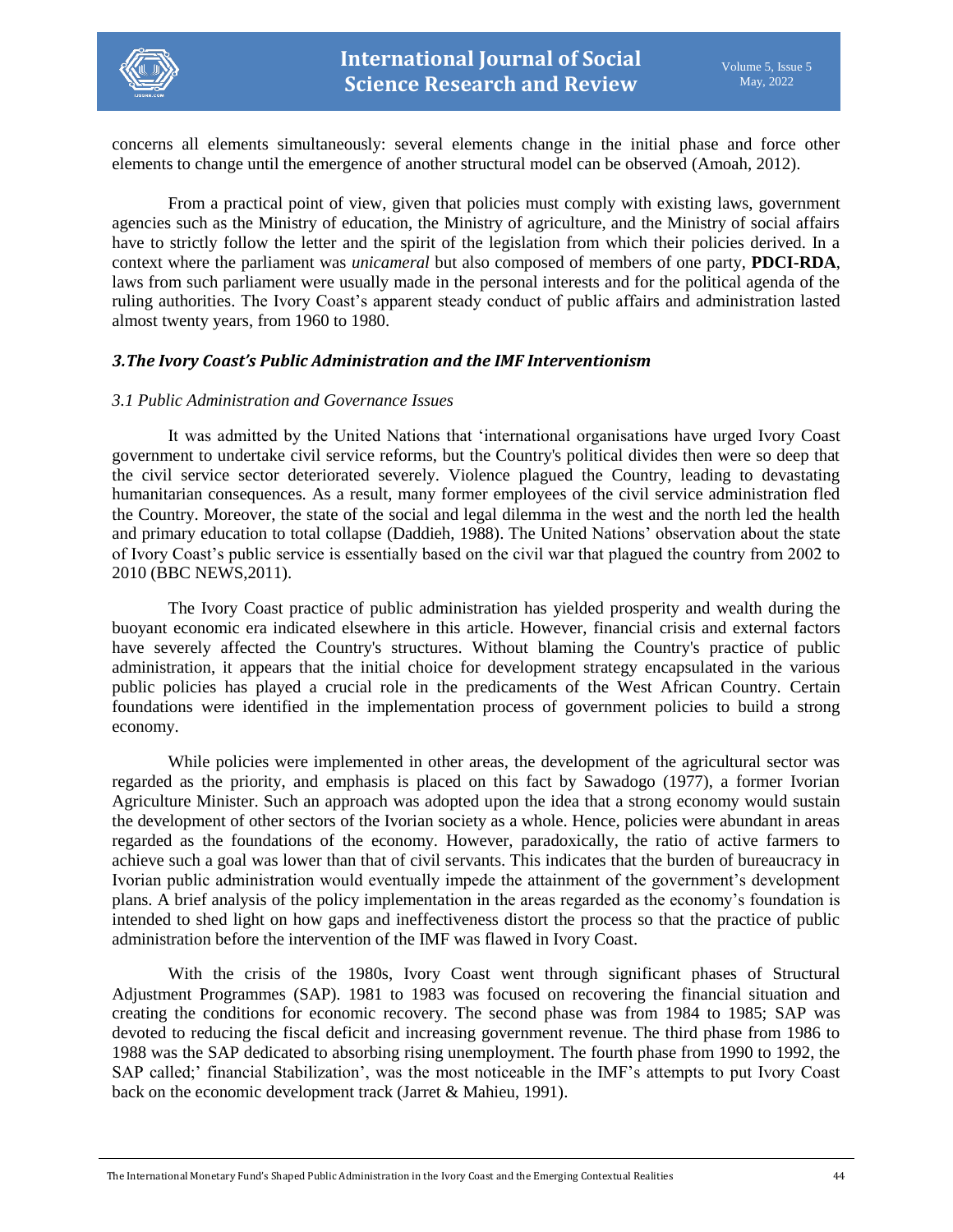

The World Bank (1987) indicates that faced with the rapid deterioration of the economic and financial situation, the Ivory Coast government launched at the end of 1981 a structural adjustment programme aimed at stabilising the economy, improving macroeconomic management, and laying the foundation for a resumption of growth in the medium to long term. The IMF supported this program through a multi-year arrangement under the Extended Fund Facility (EFF) from 1981 to 1983, two oneyear stand-by accounts in 1984 and 1985, and two structural adjustment loans with the Fund in 1981 and 1983. This first major structural adjustment program comprised two significant elements. The first element was a series of immediate policy actions to restore internal and external macroeconomic stability and correct the most blatant distortions in economic incentives. The second element is concerned with an initial reassessment of the development strategy at the macroeconomic and sectoral levels to implement policy reforms to restore the condition of self-sustained growth over the long term.

Although this was a new approach to the authorities' management of public affairs, they recognised that the structural adjustment program would be a long-term effort. It represented a fundamental change in institutions and policies. Implementing a broad range of fiscal measures was initiated to reduce expenditure and increase revenues. The government's new efforts include the freeze on public salaries, reduction in fringe benefits such as subsidised housing to a civil servant, strict enforcement of retirement legislation, a sharp decrease in the number of daily paid workers, more selective allocation of scholarship, limitation to the number of admission to civil service school. The efforts made by the government to reduce public expenditure were accompanied by a series of measures to increase revenues (The World Bank, 1987). There has also been a transitional phase of the structural adjustment process from 1986 to 1990. To achieve the essential objectives set for the transitional phase under the constraints about macroeconomic adjustment policies, the government had to formulate a coherent policy package taking into account the interrelationship between monetary, fiscal, and incentives policies as well as the responses of private economic agents to changes in these policies over time (Azam, 1993). However, previous SAPs have made Ivorian civil servants. The majority of the population endure financial hardship commonly known among the population as a *conjuncture; it* is worth noting that the most stringent SAP on the Ivorian society was the fourth SAP called 'Financial Stabilization'(The World Bank, 1987).

The fourth SAP, commonly known as '*Plan Alassane Ouattara'* among the Ivorian population, is a phase of the IMF's intervention in Ivory Coast that severely impacted the Ivorian public administration and social structure. This period coincided with the 'reinstatement' of pluralism in the Ivorian political sphere (Widner, 1991).

Ivory Coast entered in the spiral of social and political contestations for the first time since independence due to financial stabilisation being essentially related to administrative reforms in the Country and the implementation of austerity measures.

However, the administrative reforms instigated by the IMF include the implementation of strict policies regarding the number of civil servants, work hours, retirement age, pensions, and various benefits allocated to senior civil servants and students. The newly appointed Prime Minister, Mr Alassane Ouattara, conducted substantial administrative reform. His government had the mandate to initiate reforms to redress the crumbling Ivorian economy and the uncontrollable public service. Due to bad organisational practices and bureaucracy, the public service broke down (Owusu & Odhiambo, 2012). Worthwhile, it could be said that these adverse practices emerged and persisted because of the Country's poor method of public administration. If Ivory Coast was led to undergo a fourth SAP, it is not entirely due to the inefficiency of the previous three SAPs. The measure was also due to the enduring maladministration in Ivory Coast. Perhaps the supervision or the follow from the IMF was not as strict as it ought to be in the context where mismanagement of public resources is frequent—initiating the fourth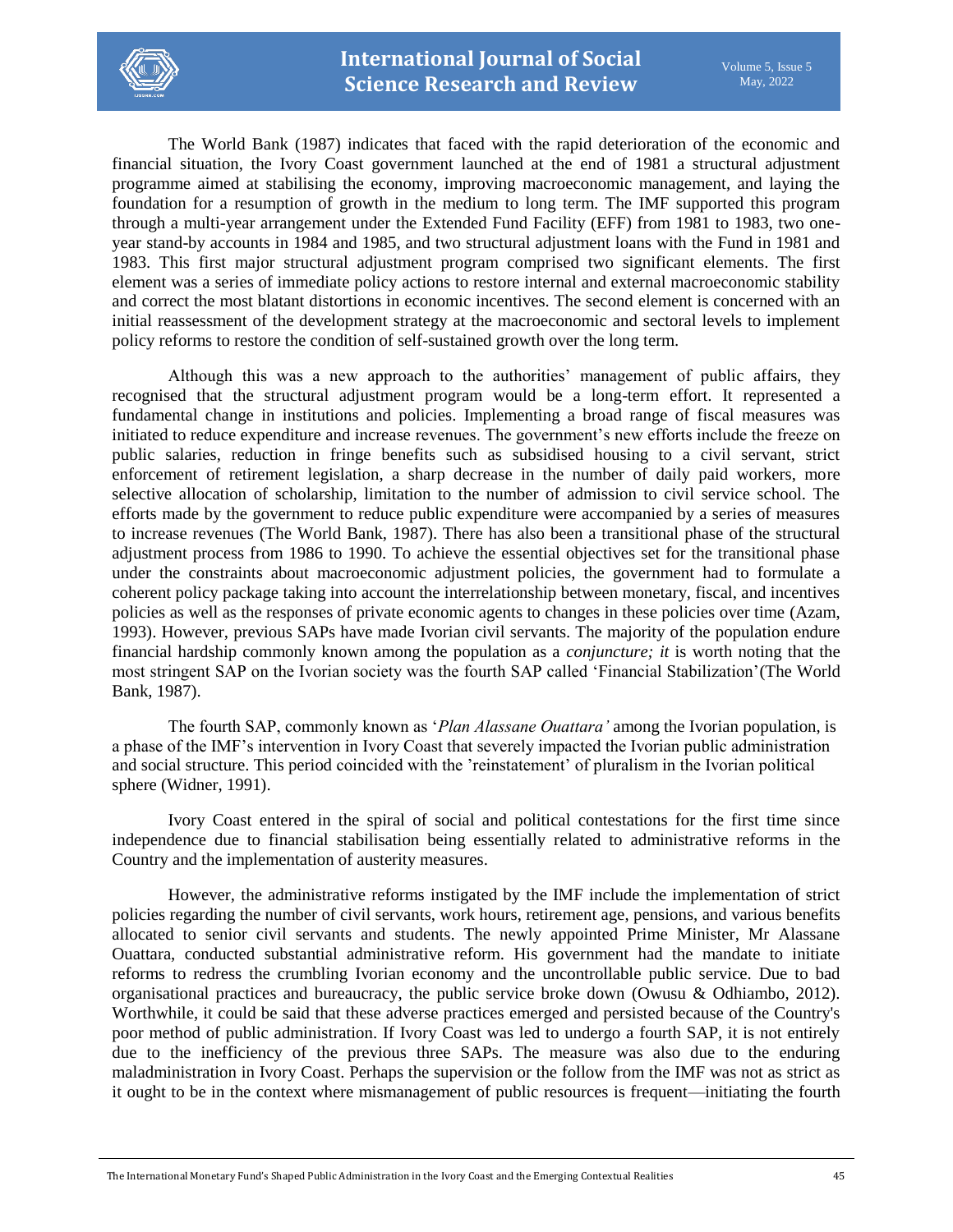

SAP per self-evidence the fact that the previous SAPs did not address the predicament of public service in Ivory Coast.

Regarding the reforms undertaken to stabilise the economy and restructure public service, the statutory retirement age of 55 years was annulled. Instead, a civil servant who has had thirty years of career in the public service was listed for immediate retirement irrelevant of their age. In the same vein, thousands of temporary civil servants, workers associated with the public administration, and factious employees were made redundant or removed from the employee's list of the public service. The reforms were initiated through laws and government policies. The whole process spanned from 1990 to 1993 and was evidenced by Law 92-570 of September 11 1992, related to the Ivorian public service reform.

The fourth SAP reforms have also resulted in a drastic reduction of government officials' privileges and the cancellation of specific benefits to government officials and the diplomatic staff. As to the public university students, free transport and various subsidies were removed from their usual allowances. While this new approach to public administration initiated by the IMF was seen as a testing trial for the population, it has proven efficient in revealing the hidden face of the Ivory Coast's bad practices of public administration and putting back the Country on the path for growth (International Labour Rights Forum, 2004).

# *4.The IMF's Role in the Paradigm Shift in Ivory Coast's Current Approach to the Practice of Public Administration*

#### *4.1 The Need to Intervene*

Based on its membership with the IMF, a country in severe financial difficulties and, as a result, is unable to service its international debts will surely get the assistance of the IMF. The rationale for the IMF's intervention in stabilising the global financial system. The reassuring element of the IMF's relations with its member states is that any member country irrelevant of its economic status can request the institution's financial assistance if it has a balance of payment need (Siddique, et al., 2021).

Loans from the IMF are meant to help member countries to address their balance of payments issues. In the IMF's mechanisms In addition to concessional loans, some low-income countries are also eligible for debts to be written off under two key initiatives (IMF, 1999). The increasing need for the IMF to intervene was noted in the 1980s and early 1990s when most low-income developing countries, chiefly in Africa, were brought to the point of collapse by years of economic mismanagement and adverse external shocks that have affected public services in general (IMF, 1999). In that perspective, the IMF has to intervene in a country such as Ivory Coast due to its bad economic shape and crippled public administration. It is noted that the IMF assists its member countries to design economic policies and managing their financial affairs more effectively by strengthening their human and institutional capacity through technical assistance and training. The IMF aims to exploit synergies between technical assistance and training.

The IMF's assistance aims to build countries' members' capacity development and maximise their effectiveness (IMF, 2021). In its dealings with member countries, the IMF exercises the necessary surveillance through a regular reporting system to ensure that data about country members are accurate and ensure that country members implement reform policies. This is necessary to address areas of weakness and possible dangers to the country members' economic stability (IMF, 2021).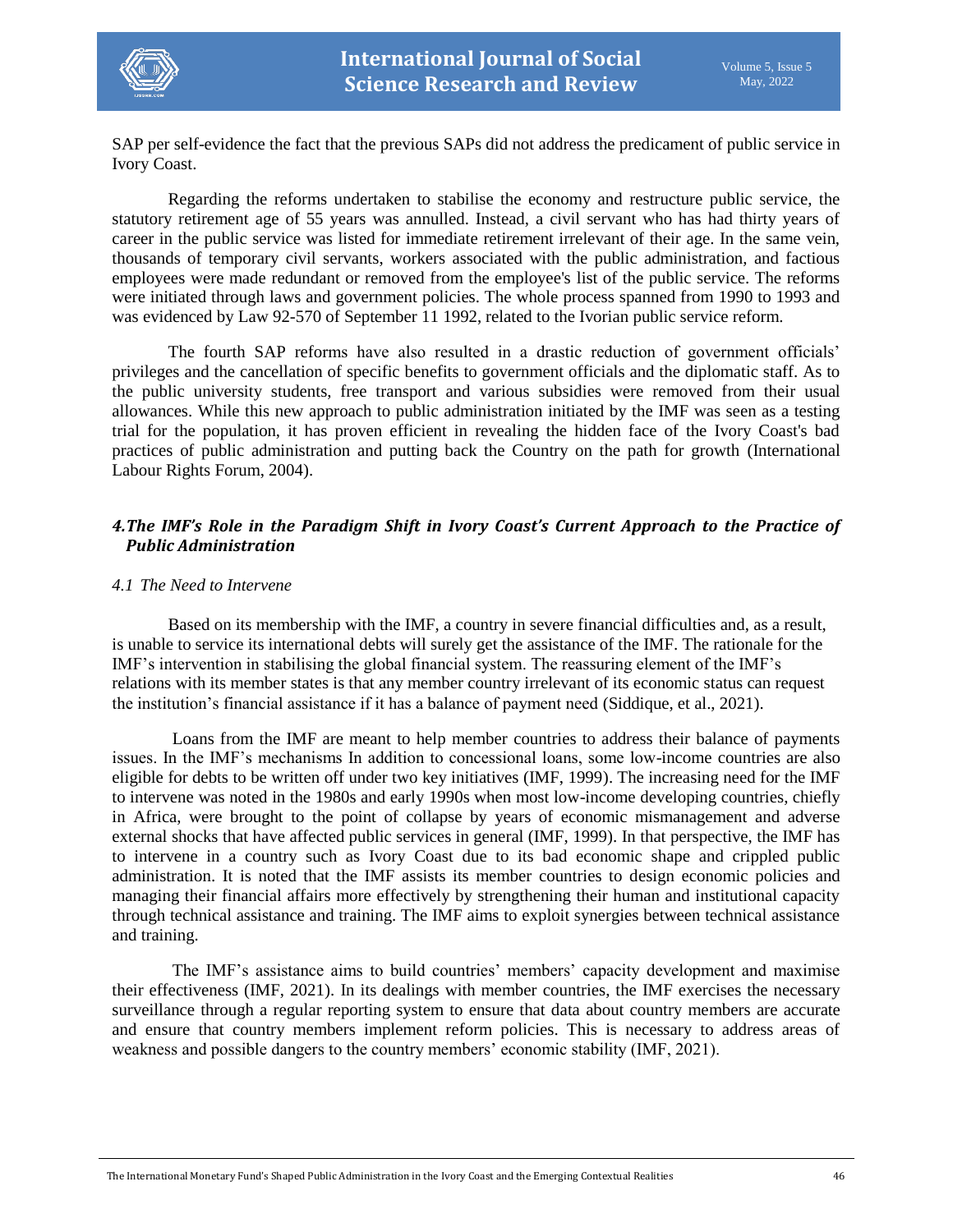

## *4.2 An Overview of the Results from the Second Major Co-operation*

From a holistic approach, when it comes to hail the positive impacts of the IMF intervention in a member country, it should be admitted that adverse situations may occur. For instance, while the first significant intervention of the IMF in Ivory Coast is said to have raised the GDP, the magnitude of child labourers in the Country became substantial. This transpires in the observation of Kingston (2011) as follow:

Cote d'Ivoire is the world's largest cocoa producer providing for 43% of the world's output. The cocoa industry was privatised in compliance with the World Bank and IMF conditionality (SAP). Following the privatisation, between 1988 and 1995, the incidence and intensity of poverty doubled from 17.8% to 37% of the population. Even though Cote d'Ivoire's exports increased from \$3 billion to \$5 billion from 1980 to 1995, the GDP remained stagnant at \$10 billion for that period. The strain on the economy meant that farmers were under increased pressure to produce more cocoa. The need to increase cocoa output led to the illegal exploitation of children. Child labour became more recurrent. The government lowered the legal age for agricultural work to twelve. Yet, children under twelve worked in the plantations, and violators were unpunished.

Regarding the second central cooperation, the overall results appear to be satisfactory. Effective implementation of the structural reforms aimed at fixing the distortion in the economy and developing a framework of incentives to encourage a dynamic private sector (Kingston, 2011). This new approach instigated by the IMF highly contrasts with the previous policy frameworks that emphasise the culture of public service. The new system to the private sector has led the Country to adopt a flexible labour code **(Code du Travail, 1995)** and a new investment code (**Code des Investissements, 1995)**. More significantly, the government accelerated its policy of withdrawing from productive activities by privatising many public enterprises and establishing performance targets embodied in performance contracts between the parapublic sector and the state (IMF, 2021).

It is observed in the Enhanced Structural Adjustment Facility Policy Framework Paper (ESAF 1998-2000) that Ivory Coast's economic growth resumed in 1994. This is evidenced by the 2.1 per cent increase in 1994. The trend remained the same in 1996 with 7.1 per cent, and in 1996 with estimated it is estimated to have increased by 6.8. The successful cooperation between Ivory Coast and the IMF, which improved the government's financial position during that period, is mainly due to the pursuit of a prudent demand-management policy and wage restraint in the public and private sectors. More significantly, Ivory Coast maintained the substantial competitiveness gains brought about by the devaluation of its currency, the CFA Franc (Clement, 1995). Interestingly the experience of strict compliance to IMF instructions for good practice of public administration has yielded an admirable economic outlook to the Country. Indeed, it is reported that the volume of private investment almost doubled between 1993 and 1996. As a result, the government raised the level of public investment by 3.7 per cent of the GDP to 4.3 per cent over the same period (IMF, 2021).

It is significant in the country shift in approach to external foreign aids and foreign debts management. It is noticed that the government also made considerable efforts in that period to reduce domestic arrears and eliminate non-reschedulable external payments arrears. Indeed, the mobilisation of exceptional external assistance and external public debt relief granted by the Paris Club creditors contributed to reducing government indebtedness vis-à-vis the banking system in that period. The analysis of this cooperation between Ivory Coast and the IMF led to enquire whether Ivory Coast would have descended into an economic pitfall. Was the state of public administration in such a way that the Country would have become a failed state down the line?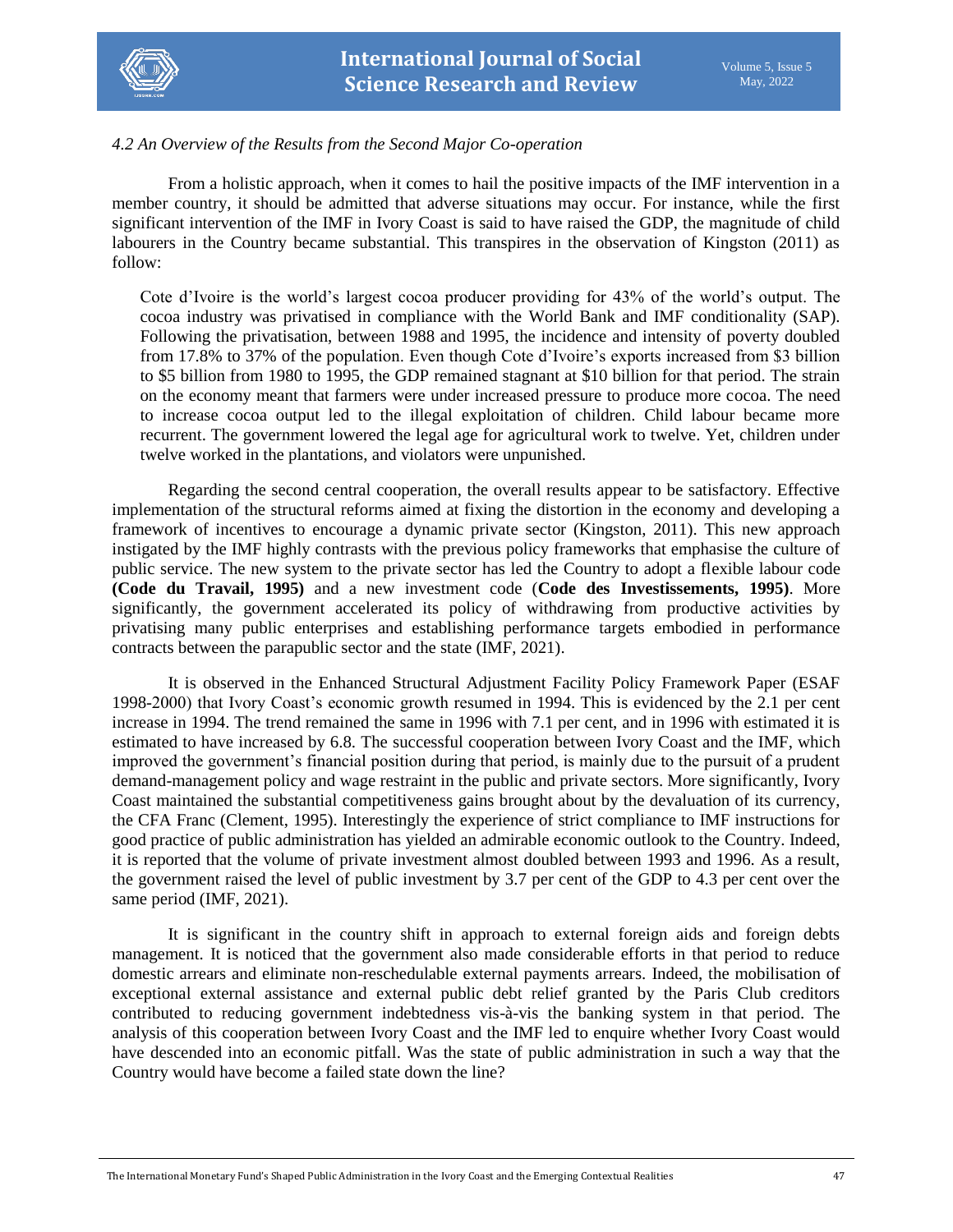

The Ivory Coast government recognised improving its economic situation due to its good cooperation with the IMF. However, it admitted that the financial crisis of the Country remained fragile. The government adhered to continued collaboration with the IMF beyond 94-97. This was necessary to undertake several structural and social reforms on which the IMF drew the Ivory Coast authorities' awareness. That must be carried out to deliver and alleviate the remaining rigidities in the Ivorian economy. The ultimate goal of the cooperation was to set the stage for strong and durable economic growth and continue to reduce poverty. Policy implementation in revenue collection was effective because the previous poor practice of public administration has facilitated the critical loss of public funds. Indeed, among other public sectors financial services, the tax and customs administration was entrapped in bad practices of public administration. As a result, corruption and embezzlement of general revenues in Swiss banks were reported frequently (MacManus, 2014). It is worth noting that the reforms in the area of revenues collection intend to strengthen the tax and customs administrations, reduce tax exemption, toughen the fight against tax fraud and evasion, and broaden the domestic tax base.

The government chose to pursue a more prudent spending policy. This was the way of parting with the culture of bureaucratic waste. Meanwhile, the government endeavoured to follow the development of human resources as part of the academic aspect of public administration. Indeed, while effective policy implementation and proper enforcement of regulations are highly prioritised, the human resource aspect is to be emphasised. It could be argued that the poor quality of Ivory Coast's civil servants contributed to a great deal to the chaotic situation that triggered the full involvement of the IMF in the Country's management of public affairs.

Among other reforms that Ivory Coast found vital was the further withdrawal of the public sector from productive activities. The level of private sector investment has been negligible since independence. Most of the productive activities were carried out by the state, and this has proven counterproductive due to bad management, nepotism, corruption, and poor practices of public administration (Gnomblerou, 2015).

# *5.The State of Affairs in an Unavoidable Partnership*

# *5.1 An Overview of the First Stage of the New Partnership*

Putting behind the troubled PAS era of the early 1990s, Ivory Coast entered a new generation of partnership with Breton Woods institutions, chiefly the IMF. The further cooperation with the IMF is imposed by the current global economic context and the need for the Ivory Coast to avoid slipping back into bad practices of public administration. Hence, well before entering the new Millennium, Ivory Coast endeavoured to comply with the IMF's request to prepare an Enhanced Structural Adjustment Facility Policy Framework Paper covering the three years 1994 to 1996. The paper was organised in cooperation with the staff of the IMF and the World Bank staff (IMF, 1998). The policy framework was intended to outline Ivory Coast's medium-term economic and social reforms. The significant point in this initiative is the total involvement of the IMF in the process. This indicated that the IMF had adopted a new approach to cooperating with countries that needed its assistance.

At this stage of the cooperation between Ivory Coast and the IMF, it became once again urgent for the former to abide by the latter's conditions for assistance. The Ivory Coast, being compelled to implement policies and reforms accompanied by a substantial reduction in external public debt to facilitate the achievement of the government's objectives, has no other choice than to seek the assistance of the IMF where experts will be available to render the service required by the Country. This type of cooperation is beneficial for both the financial institution and the government. The expertise of the IMF is necessary in the context of new arrangements under this Enhanced Structural Adjustment Facility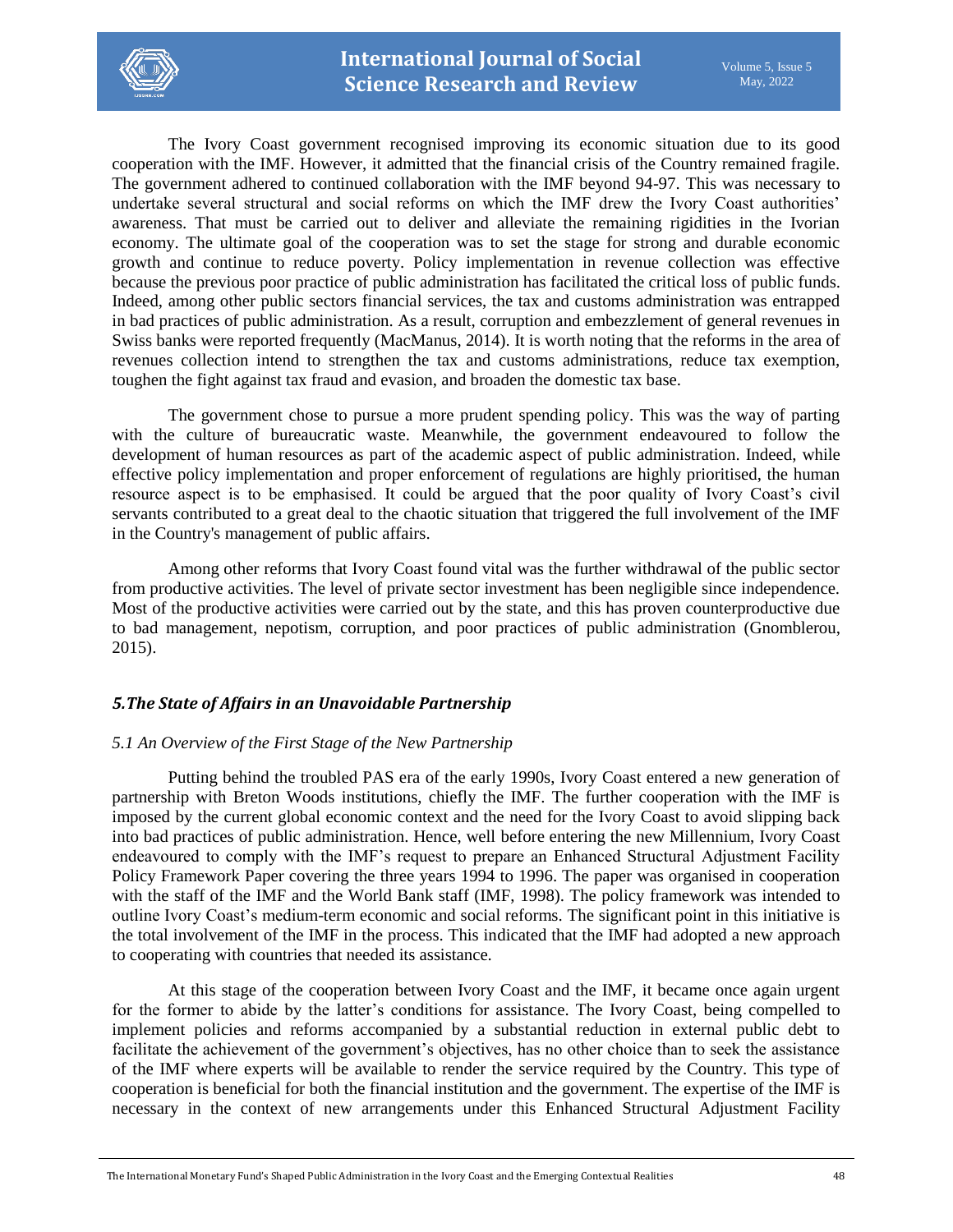

(ESAF), assistance from the World Bank in the form of unused structural adjustment credits, and financial aid from other multinational and bilateral donors (IMF, 1998). Equally, Ivory Coast demonstrated its reliance on the IMF in the context of debt relief under the Heavily Indebted Poor Countries (HIPC) initiative. The Ivory Coast's long-standing tradition of the lousy practice of public administration placed the Country in the category of the heavily indebted Country; permanent assistance from the IMF was needed. Hence, the HIPC initiative launched by the IMF and the World Bank in 1996 has to be implemented to relieve the debt burden and reform the public administration (IMF, 2021).

#### *5.2 State of the pod-crisis cooperation*

Ivory Coast was affected by social and political instabilities for almost a decade. Starting in September 2002, the crisis ended in April 2011 (Akindes, 2004; Coock, 2011). The situation of the problem was also affected by recurring armed conflicts. From a realistic viewpoint, it would not have been possible to assess better the impact of IMF programmes on Ivory Coast's public administration and public management. Hence the emphasis is placed on the most recent cooperation. This situation has strained the relations of the Ivory Coast with several international institutions. Admitting the fact that the development process and public administration practice were negatively affected, the new Ivorian authorities who came to power in 2011 took immediate measures to strengthen the cooperation with the IMF in paragraph 3 of the Memorandum on Economic and Financial Policies, which was attached to the letter of intent letter of intention of June 23, 2011, addressed to send to the IMF. Ivory Coast authorities emphasised that the government of President Ouattara is determined to strengthen peace and revitalise the Ivorian economy. The government revealed its intention to pursue the gradual implementation of the reforms already underway to restore the basis for sustainable growth. Moreover, in paragraph 20, the government recognised the necessity of reviewing the full range of reforms initiated in the Economic and Financial Program context supported by the ECF before September 2011 to take stock of the post-crisis situation and look to the future.

The determination of the new authorities was noticeable in the Memorandum on Economic and Financial Policies attached to the letter of intent. The introductory paragraph of Memorandum states that: 'The post-election crisis that has affected Côte d'Ivoire in recent months has had a profound impact on the Country's economic, financial, social, and security situation. As a result, the medium-term economic and financial program supported by the Extended Credit Facility (ECF) that Côte d'Ivoire has been implementing since 2009 to maintain economic stability and implement certain structural reforms has been overtaken by immediate needs. We, therefore, wish to cancel this program (IMF, 2011).' From a holistic approach, the initiative of the new authorities contains a new approach to public administration and public management.

The letter of intent also shows the new authorities' willingness to create an environment for better cooperation given the Country's challenges after the post-election conflicts of 2011(Oussou, 2015). Pursuant the creating a viable environment for new collaboration and setting a comprehensive framework for such cooperation, a staff team from the IMF met the new Ivory Coast authorities in August 2011 to discuss a three-year economic and financial programme for the Country and the 2011 Article IV Consultation. After this crucial meeting with Ivorian officers, the IMF staff asserted that they had reached a staff-level agreement on economic framework through 2014.

This agreement is significant because it is intended to facilitate the transition from crisis recovery to sustained growth. Therefore, the IMF mission has endeavoured to support the relevant policies with an estimate of USD 14 Million under the Extended Credit Facility (ECF), subject to approval by IMF management and Executive Board. Meanwhile, having recognised that Ivory Coast, the post-election crisis that began in December 2010, had a strong negative impact on the population and the economy, the IMF approved financial support of about USD 130 Million in July 2011(IMF, 2011).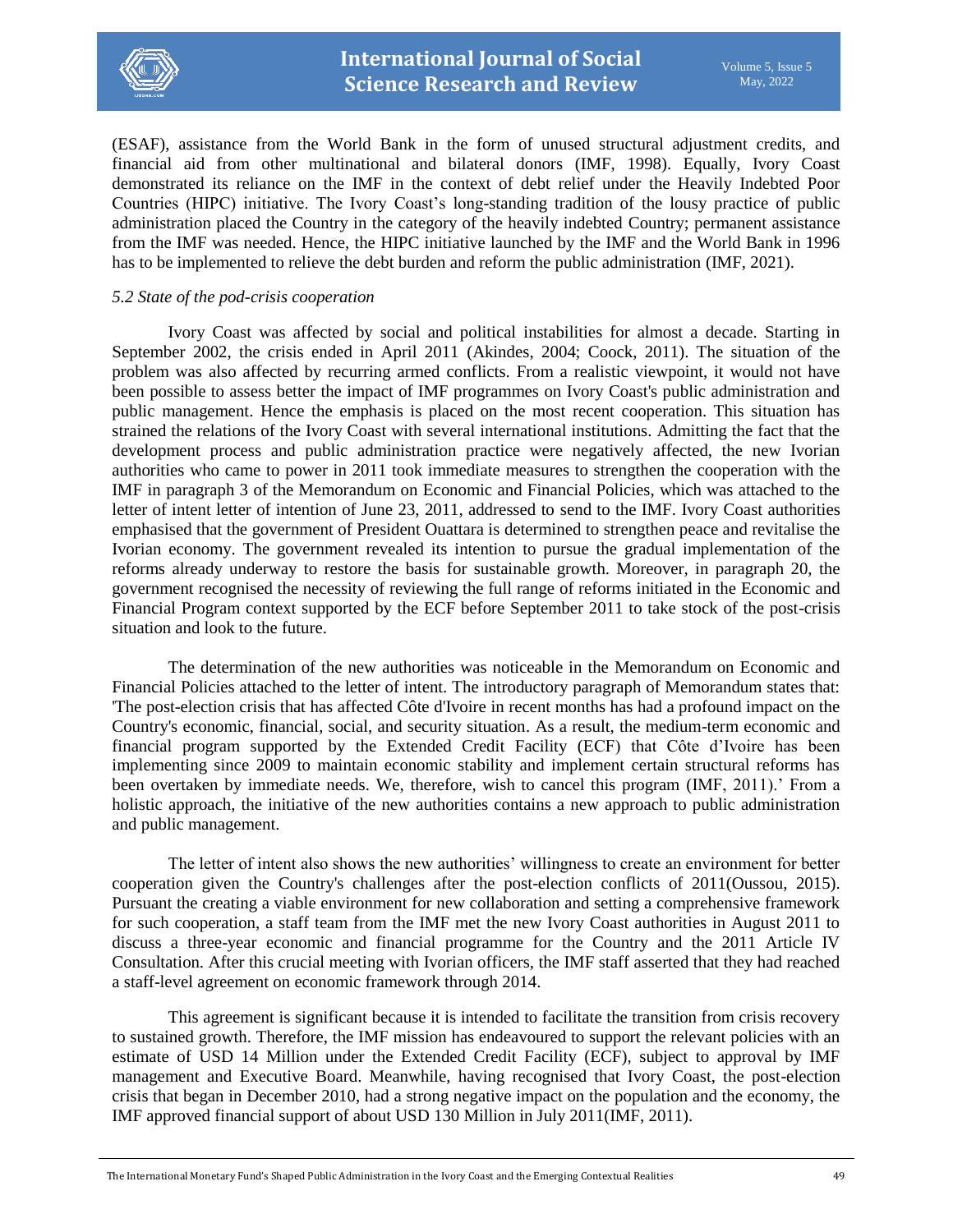

The approval of financial support to Ivory Coast was possible because the political crisis ended and because a new head of state was sworn in in April/May 2011 (IMF, 2011). This critical step from the IMF indicates that cooperation was not possible in an environment of political crisis because public administration usually becomes volatile. The purpose of the IMF 's financial and technical assistance was to help countries to set sound development strategies underpinned by good governance; it was unlikely for Ivory Coast to meet the criteria for full service from the U.N. agency.

# *5.3 The Payoffs of Sustained Cooperation*

In a survey conducted by the IMF in 2009, it is stated that Ivory Coast authorities' new economic program provides the platform for strengthening the economic recovery and establishing the foundation for robust growth and higher living standards for the West African Country's 19 million people (Kireyev & Le Hen, 2009). The authorities' new approach automatically embraces the shift in public administration and public management. Amongst other reforms initiated by the rules, reforms in the public and financial sectors were vital. It was needed to ensure the efficient use of public resources and underpin growth in critical sectors. The programme was aimed at creating significant positive impacts on the practice of public administration in Ivory Coast in that the policy frameworks needed to deliver the programmes were to be devised in a way to make further improvements in governance, transparency, and accountability in government operations, the civil service, and the energy and cocoa and coffee sectors. In addition, policies to improve the business climate and strengthen and improve access to financing would promote private sector development (Kireyev & Le Hen, 2009). However, the Ivorian authorities in power adopted this new approach to public administration before the post-electoral crisis; it appears encouraging. More significantly, it shows the positive impact of the IMF's cooperation with the Ivory Coast.

**In 2018 the IMF has praised the Ivory Coast for its strong economic performance since 2012. Indeed, the** strong economic performance reflected the recovery following the political normalisation, improved business environment, sound program of reforms, and supportive fiscal policy. However, these factors may taper over the medium-term, including due to fiscal consolidation, unless bold structural reforms foster more private sector-led growth (IMF, 2018).

**Recently, the IMF (2021) has admitted that Côte d'Ivoire has demonstrated strong resilience to the theCOVID-19 pandemic. The Fund admitted that while economic growth is expected to have dropped by some 4½ per cent compared to the pre-COVID-19 forecast, it is still estimated at 2 per cent in 2020, ranking the Ivory Coast among sub-Saharan Africa's (SSA) bestperforming frontier market economies.**

The analysis of the impacts of IMF's intervention on Ivory Coast public administration and public management after the post-electoral crisis can be appreciated from various perspectives. Within three years of good cooperation, the general administration of Ivory Coast has notably changed. The Country's approach to public administration shifted considerably, but the IMF has become more comfortable cooperating with Ivorian authorities. Laws and policies are enacted, implemented, and enforced if necessary regarding public administration and public management. In a document titled '*Des Progrès considérablesréalisés par la Côte d'Ivoire depuis 2011'* Ivory Coast authorities underscored the magnitude of development progress made since 2011 due to policy reforms (Le courrier du Gouvernement, 2013). In the same vein, the World Bank acknowledged what could be regarded as the impacts of IMF's programmes in the Ivory Coast.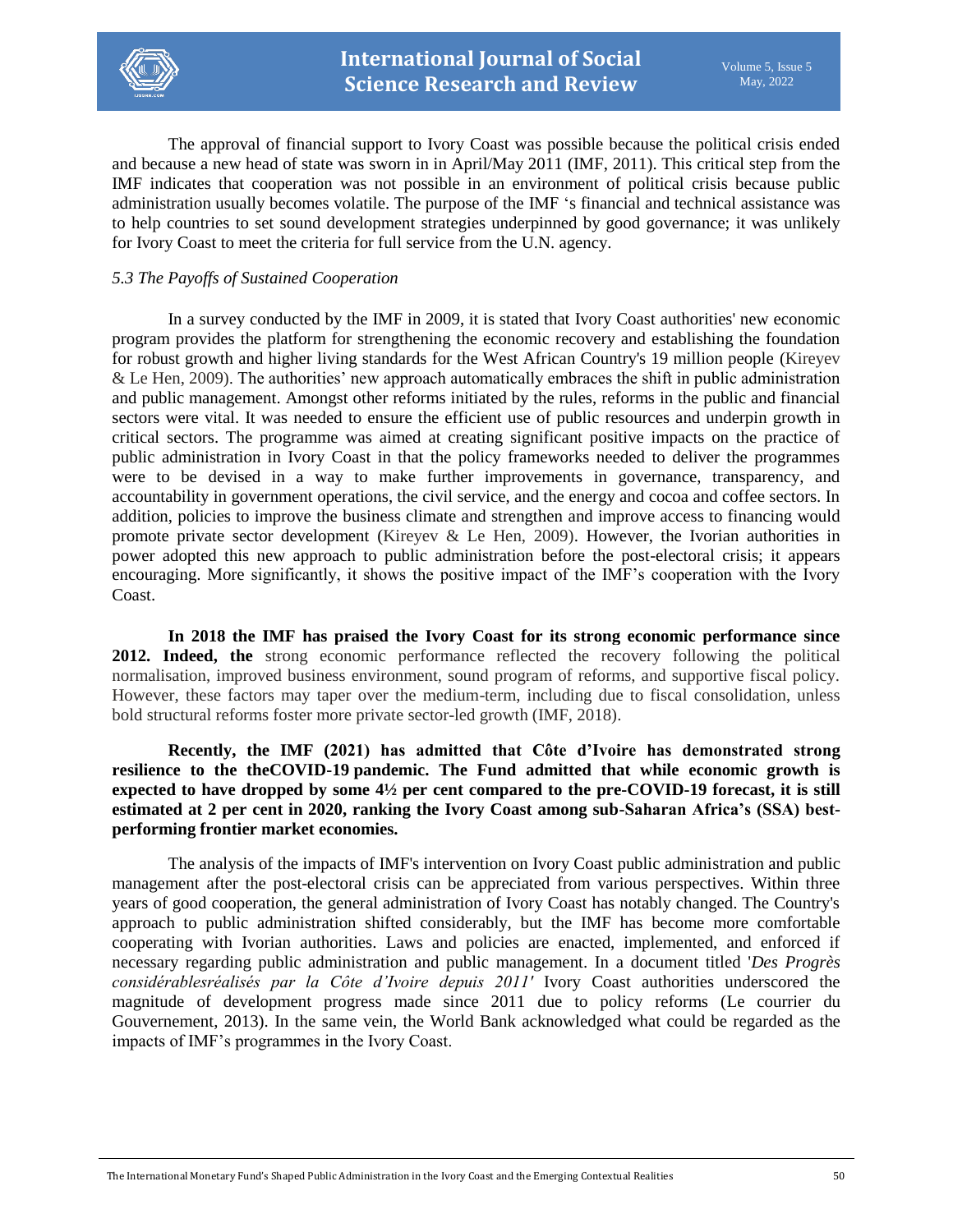

# *Conclusion*

This article showed that Ivory Coast has met to a great extent the expectations of the IMF in terms of public administration and public management reforms. Hence, lessons that the two entities can learn from the experience of cooperation are setting a comprehensive cooperation framework and mutual consideration at all stages of their dealings. In the context of IMF and Ivory cooperation, while the Fund has endeavoured to assist financially and technically, the Country strictly complied with the core principles embodied in its programmes.

Worthwhile, this article has identified the determinants of a successful relationship between the Ivory Coast and the IMF to achieve public administration reforms. The sustained cooperation between the IMF and Ivory Coast has been possible because each party strictly performs its duties. While the former laid down programmes to restructure the crumbling public administration and despicable public management, the latter devised the necessary reforms to the new paradigm. The political will of Ivory Coast authorities was one of the key determinants. Indeed, the political will is characterised by Ivory Coast's implementation of structural reforms needed to strengthen public financial management and improve the business climate. In practical terms, it is demonstrated by Ivory Coast's completion of the civil service census, the approval of reforms to the private pension system, the institution of commercial courts, the adoption of the law on enforcement of arbitral decisions, and the creation of business support centres. Another critical determinant was the technical assistance strategy developed by the IMF to lead Ivory Coast to the paradigm shift in its approach to public administration and public management. The IMF requested that Ivory Coast set an institutional framework to manage the reforms, among other technical assistance strategies. Based on the current state of affairs, the IMF and Ivory Coast cooperation will remain amicable in the foreseeable future.

# *References*

- Akindes, F. (2004). The Roots of the Military-Political Crises in Côte d'Ivoire. Research Report No 128. Uppsala: Nordic Africa Institute.
- Amoah, L. G. A. (2012). Constructing a New Public Administration in Africa: Reflexion on Philosophical Clarity and Process-Orientation Turn. *Administrative Theory & Praxis.* 34(3*)* 385 - 406.
- Azam, JP. (1993). The 'Côte d'Ivoire' model of endogenous growth*. European Economic Review.*37(2- 3), 566-576.
- Chang, HJ. (2005). Globalization, Global Standards, and the Future of East Asia. *Economic and Industries Review.* 34 (4), 363-378.
- Chauveau, JP. & Richards, P. (2008). West African Insurgencies in Agrarian Perspective: Côte d'Ivoire and Sierra Leone Compared. *Journal of Agrarian Change* 8(4), 515, 552.
- Chelpi, M.L.B. (2011) 'Militarized youths in western Côte d'Ivoire: local processes of mobilization, demobilization, and related humanitarian interventions (2002-2007)' (Unpublished PhD Thesis), Amsterdam Institute for Social Science Research (AISSR)
- Chigara, B. (2007). Late Comers to the ILO and the Authorship and Ownership of the International Labour Code. *Human Rights Quarterly*. 29(3), 706 -726.
- Christopher A. Cooper, C. A. et al. (2008). The Importance of Trust in Government for Public Administration: The Case of Zoning. *Public Administration Review.* 68 (3), 459 - 468.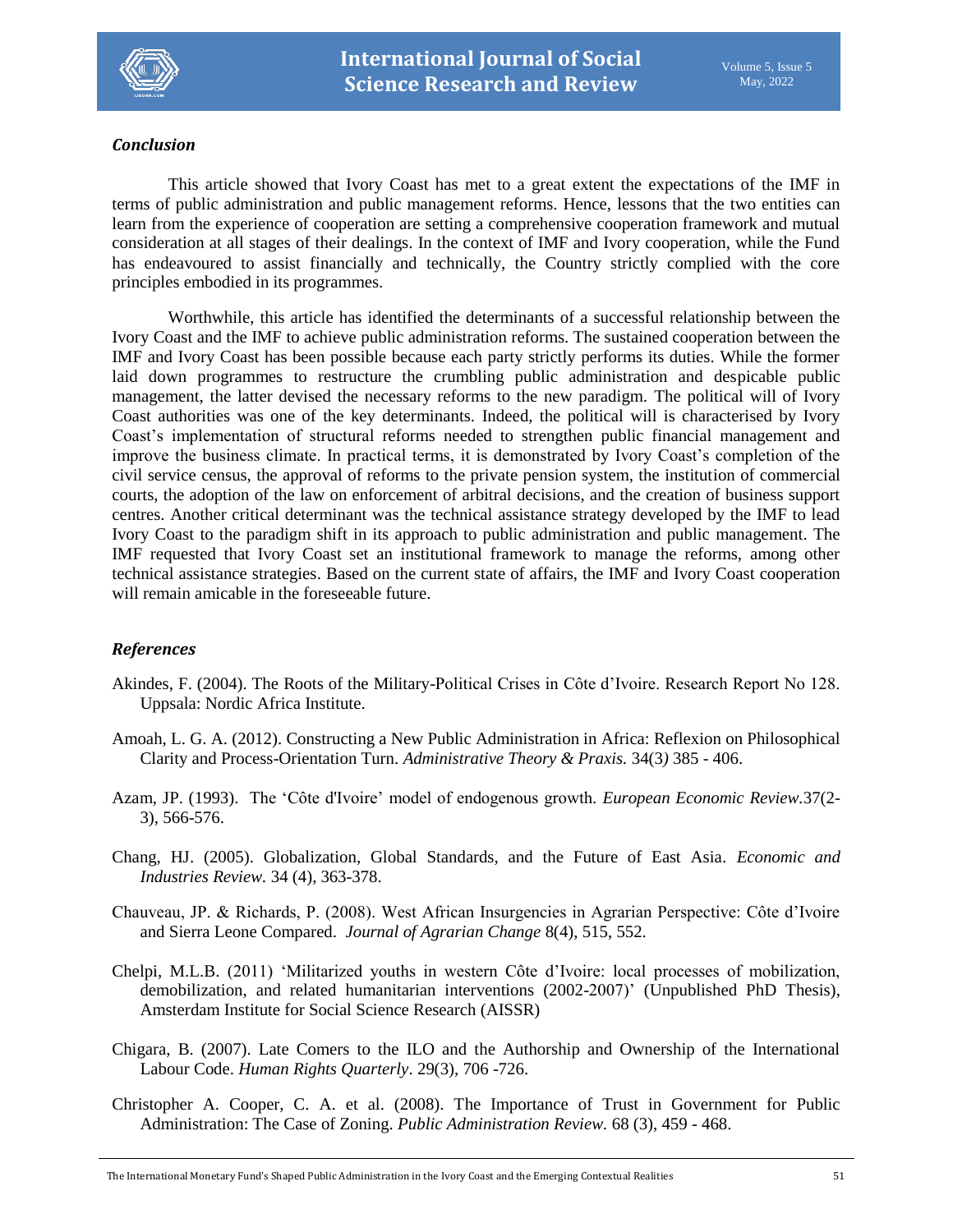

- Clement A. P. (1995). Aftermath of the CFA Franc Devaluation. *International Monetary Fund*. 0032(002), 60.
- Cohen, M. A. (1974). *Urban Policy and Political Conflict in Africa: A study of the Ivory Coast* (The University of Chicago Press)156.
- Cook, N. (2011). Cote d'Ivoire's Post-Election Crisis.Congressional Research Service. Retrieved from https://www.refworld.org/pdfid/4d58e5832.pdf.
- Crawford, G. (2015). Human Rights and Development: Putting Power and Politics at the center. *Human Right Quarterly*. 37 (3), 662-690.
- Daddieh, k Cyril. (1988). The Mnagement of Educational Crises in Cote d 'Ivouire. *The Journal of Modern African Studies*. 26(4), 639, 659.
- Djezou, W. B. (2014). The Democracy and Economic Growth Nexus Empirical Evidence from Côte d'Ivoire. *European Journal of Comparative Economics.* 11(2), 251-266.
- Gary S Marshall, G.S. (2004). In Modernism's Wake: Public Administration and Policy in the 21stCentury. *Public Administration Review.* 64 (3) 378-382.
- Gnomblerou, E. (2015). Understanding the Roots of Corruption in Cote. *Journal of Business and Management.*17(2), 42, 53.
- ILO. (2022). Côte d'Ivoire: Country profile .Retrieved from [http://www.ilo.org/dyn/normlex/en/f?p=1000:11110:0::NO:11110:P11110\\_COUNTRY\\_ID:103023](http://www.ilo.org/dyn/normlex/en/f?p=1000:11110:0::NO:11110:P11110_COUNTRY_ID:103023%20%20)
- IMF (2021). IMF Lending. Retrieved from https://www.imf.org/en/About/Factsheets/IMF-Lending.
- Ine, N. (2013). Son Preference: A Violation of women's Human Rights: A Case Study of Igbo Custom in Nigeria. *Journal of Politics and Law*. 6(1), 134 -141.
- International Labor Rights Forum, (2004). The World Bank and IMF Policies in Cote d 'Ivoire: re: Impact on Child Labor in the Cocoa Industry. Retrieved from [http://apps.worldagroforestry.org/treesandmarkets/inaforesta/documents/cocoa\\_child\\_labour/Impact](http://apps.worldagroforestry.org/treesandmarkets/inaforesta/documents/cocoa_child_labour/Impact%20on%20Child%20Labor%20in%20the%20Cocoa%20Industry.pdf) [%20on%20Child%20Labor%20in%20the%20Cocoa%20Industry.pdf.](http://apps.worldagroforestry.org/treesandmarkets/inaforesta/documents/cocoa_child_labour/Impact%20on%20Child%20Labor%20in%20the%20Cocoa%20Industry.pdf)
- International Monetary Fund, (1998). Cote d'Ivoire: Selected Issues and Statistical Appendix. *International Monetary Fund.* 1998(004), 108.
- Jarret, MF. & Mahieu, FR. (1991). Ajustementstructurel, croissance et répartition : l'exemple de la Côte d'Ivoire. *Revue Tiers Monde*. 32 (25), 39-62.
- Jordan, J. J. (2005). Psychosocial effects of gifted programming (Unpublished master's thesis). University of Saskatchewan, Saskatoon, Canada.
- Jordan, S. (2008). The Faceless Other of the Public Interest: Public Administration in a Time of Crisis. *Administrative Theory & Praxis*. 30 (2), 241- 245.
- Kingston, K. G. (2011). The impacts of the World Bank and IMF Structural Adjustment Programmes on Africa: The Case study of Cote d'Ivoire, Senegal, Uganda and Zimbabwe. *Sacha Journal of Policy and Strategic Studies*.1 (2),110-130.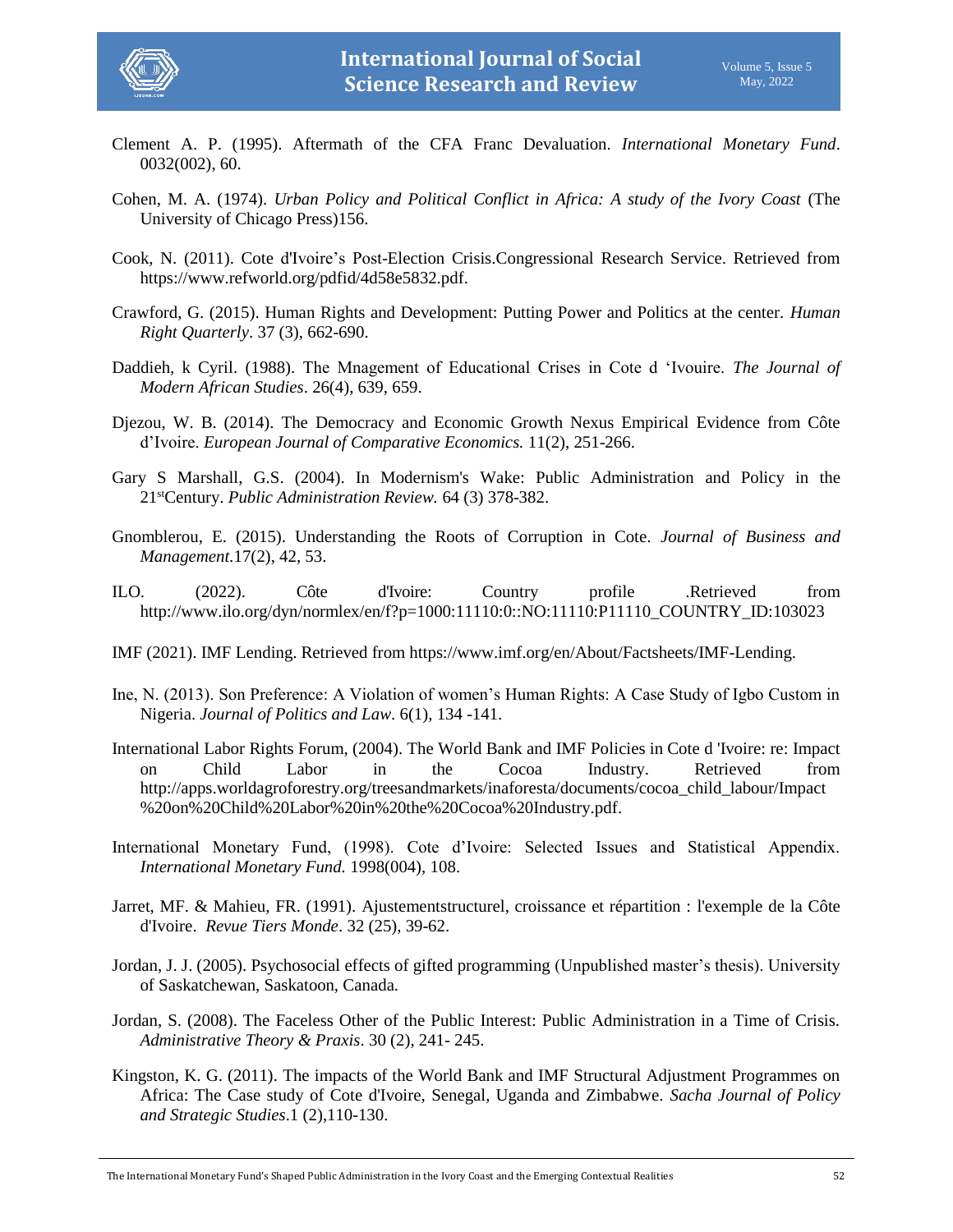



Kireyev, A. & Le Hen, JB. (2009). IMF Survey: Cote d'Ivoire Takes Big Step Toward Economic Recovery'. *International Monetary Fund*. Retrieved from [https://www.imf.org/en/News/Articles/2015/09/28/04/53/socar050609b.](https://www.imf.org/en/News/Articles/2015/09/28/04/53/socar050609b)

Law No 60-271 of September 02 1960.

- Le Courrier du Gouvernement, (2013). The document published in November 2013 classifies the different areas of policy reforms and the pieces of evidence of Ivory Coast's new approach to public administration and public management. Retrieved from [https://www.gouv.ci/courrier/73/files/courrier%2073.pdf.](https://www.gouv.ci/courrier/73/files/courrier%2073.pdf)
- Little, A. (2011, April 13). 'Q&A: Ivory Coast Crisis '. *BBC NEWS*. Retrieved from [http://www.bbc.co.uk/news/world-africa-11916590.](http://www.bbc.co.uk/news/world-africa-11916590)

# **Loi n° 95 620 du 3 Août 1995 Portant Code des Investissements.**

- Loi N° 95-15 **du**12 Janvier 1995 Portant **Code du Travail.**
- Loi no 92-570 du 11 septembreportantstatutgénéral de la function publique, *Journal official de la Republique de Cote d Ivoire* , 17 septembre 1992
- <sup>1</sup>MacManus, T. (2014). Civil Society and State-Corporate Crime: A Case Study of Ivory Coast. *State Crime Journal*. 3(2), 200-219.
- Oussou K. R. (2015). Reconciliation in the Ivory Coast: mission impossible? *Peace Insight*. Retrieved from https://www.peaceinsight.org/en/articles/reconciliation-cote-divoire-missionimpossible/?location=ivory-coast&theme=.
- Owusu, E. L. & Odhiambo, N.M. (2012) The Efficacy of Financial Liberalization in Ivory Coast*. Economics, Management, and Financial Markets*. 7(2) 105,117.

Sawadogo,A. (1977). *L'agricultureen Cote d'Ivoire* (Presse Universitaire de France, Vendome) 254. Scott, J. & Marshall, G. (2009). A Dictionary of Sociology (3rdedn).

- See also ENA. Retrieved from [https://www.ena.ci/.](https://www.ena.ci/)
- Siddique, I. et al. (2021). Why Do Countries Request Assistance from International Monetary Fund? An Empirical Analysis. *Journal of Risk and Financial Management* .14(98), 2-19.
- The IMF (2011).'Letter of Intent, Memorandum of Economic and Financial Policies, and Technical Memorandum of Understanding', Retrieved from [http://www.imf.org/external/np/loi/2011/civ/062311.pdf.](http://www.imf.org/external/np/loi/2011/civ/062311.pdf)
- The IMF (2021). IMF Capacity Development. Retried from https://www.imf.org/en/About/Factsheets/imfcapacity-development.
- The IMF, (2011). IMF Reaches Staff-Level Agreement with Côte d'Ivoire on a Program to be Supported with US\$614 million Under the Extended Credit Facility, Concludes 2011 Article IV Staff Mission. Retrieved fro[m https://www.imf.org/en/News/Articles/2015/09/14/01/49/pr11333.](https://www.imf.org/en/News/Articles/2015/09/14/01/49/pr11333)
- The IMF. (2021). IMF Surveillance. Retrieved from [https://www.imf.org/en/About/Factsheets/IMF-](https://www.imf.org/en/About/Factsheets/IMF-Surveillance)[Surveillance.](https://www.imf.org/en/About/Factsheets/IMF-Surveillance)